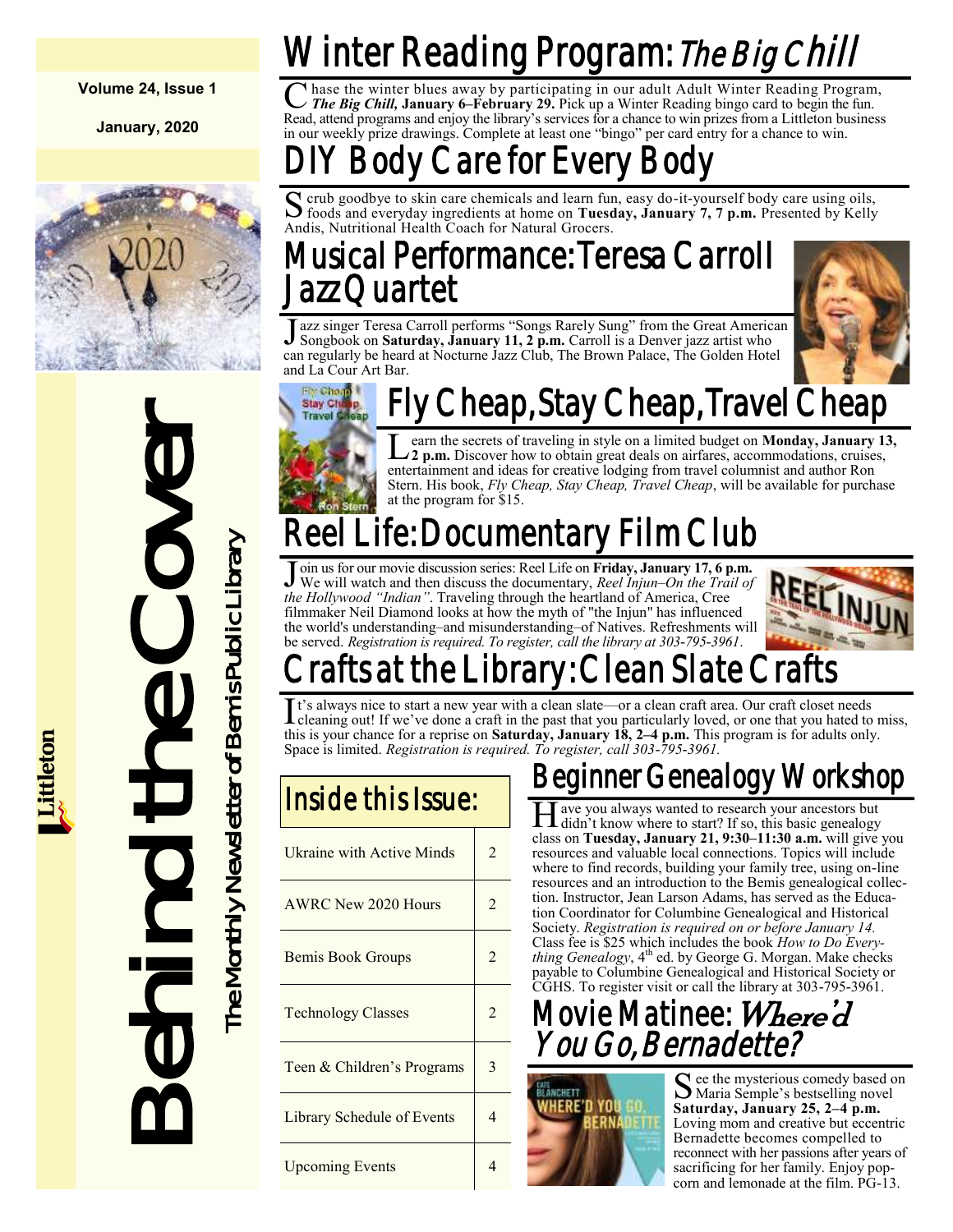# Ukraine with Active Minds

S eventy years of Soviet control of Ukraine ended in 1991 with the Collapse of the Soviet Union. During that time Ukraine suffered collapse of the Soviet Union. During that time Ukraine suffered extensive famines, deportation of its citizens and repopulation of its country by ethnic Russians. After independence, Ukraine aligned more with the west, resulting in escalating tension between ethnic Russians Active. and Ukrainians. In 2014, Russia annexed the Crimea region of Ukraine, fueling an ongoing low-level civil war fed by Russian influence. Join Active Minds **Monday, January 27, 2 p.m.** to review the history, present issues and future challenges of this former Soviet satellite country.



N ew year… new hours for the Aging Well Resource Center (AWRC): **Monday, Tuesday, Thursday: 9 a.m.–3 p.m. Wednesday: Closed — Friday: 9 a.m.–noon**

The AWRC, located inside Bemis Public Library, provides resources and referral information on such topics as caregiving and in-home assistance, Medicare, senior living arrangements, transportation, food assistance, Medicaid and other types of assistance. Stop by for a visit. If you are over the age of 50, you'll want to get to know us.

## Senior Social Club with AWRC

Socialize with your friends and neighbors over coffee and pastries at the library! The Aging Well Resource and pastries at the library! The Aging Well Resource Center (AWRC) invites local seniors to our **Senior Social Club Fridays in January, 9:30–11:30 a.m.** Come to knit, try out jigsaw puzzles, engage in lively conservation or just make new connections.



Minds

## Book Groups at Bemis

We have a variety of Book Groups that meet throughout the month. Choose a group that suits your interests and join us for some stimulating discussions.

- **Senior Book Club First Monday of each month at 2 p.m. Jan. 6:** Book Selection and discussion for 2020.
- **Wednesday Evening Book Group Third Wednesday of each month at 7 p.m. Jan. 15:***The Pearl that Broke its Shell*

by Nadia Hashimi

In Kabul, 2007, with a drug-addicted father and no brothers, Rahima and her sisters can only sporadically attend school. In fact, they can rarely leave the house. Their only hope lies



in the ancient custom of bacha posh, which allows young Rahima to dress and be treated as a boy until she is of marriageable age. As a son, she can attend school, go to the market and chaperone her older sisters. But what will happen when Rahima is of marriageable age?

**Books at Buck**

#### **Fourth Thursday of each month at 1 p.m. at the Douglas H. Buck Recreation Ctr., 2004 W. Powers Ave, Littleton, CO Jan. 23:***Where'd You Go, Bernadette*

by Maria Semple Genius and eccentric architect Bernadette seems to have it all—beautiful home in Seattle, successful and loving husband, and brilliant



teenage daughter who's about to attend boarding school. When Bernadette suddenly disappears without a trace, her concerned family sets off on an exciting adventure to solve the mystery of where she might have gone.

 **Books & Beer Discussion Group Fourth Thursday of each month at 6 p.m. at Blind Faith Brewing Co., 2842 W. Bowles Ave, Littleton, CO 80120 Jan. 23:***Blindspot: Hidden Biases of*

*Good People* by Mahzarin R. Banaji and Anthony G. Greenwald

Self-perceptions are challenged by the study of the hidden biases we carry from a lifetime of exposure to cultural attitudes about age, gender, race, ethnicity, religion, social class, sexuality, disability status and nationality.



The title's "good people" are those of us who strive to align our behavior with our intentions. By gaining awareness, we can adapt beliefs and behavior and "outsmart the machine" in our heads so we can be fairer to those around us.

## Technology Classes

 $\mathbf{B}$  emis offers frequence and emis offers *free*  Internet classes. To learn about or register for an upcoming class and/or group use of our computer lab, call the library at 303-795-3961.



**Classes and open computer lab are held from 9:30–11 a.m. unless otherwise noted.**

 **Mon., Jan. 6: Gmail Basics\*** Learn the ins and outs of this free email service from Google. We'll go over reading, sending, forwarding and replying to emails as well as attaching files and downloading attachments. *Registration required and class size is limited to 10 people.*

**Prerequisites:** Computer basics (familiarity with keyboard and mouse) and Internet basics (knows how to navigate a web browser).

#### **One-on-One Tech Help\***

30-minute sessions by appointment only **Jan. 8, 22 & 29:** 9:30–11 a.m. & 1–3 p.m. **Jan. 13 & 15:** 9:30–11 a.m. *only* Were you gifted a new device over the holidays? Do you need some assistance getting it set up or pointers for using it? Sign-up for a 30-minute individualized tech appointment with a librarian to get help with any of your tech-related questions. *Registration required.*

 **Mon., Jan. 27: Fitness Apps for Health\*** Do you need a little extra assistance sticking to your New Year's Resolutions? Join us in this health & fitness focused mobile apps class. We'll go over our favorite free apps for diet tracking, exercising and more. Apps will be for both Apple and Android devices. *Registration required and class size is limited to 10 people.*

**Prerequisites:** Smartphone

 **Open Computer Lab 9:30–11 a.m.** *Every* **Thursday morning.** *No registration required.*

Get answers to your computerrelated questions every Thursday morning in the library's Computer Lab. Practice your computer skills and have a little one-on-one time with a computer class instructor. Bring your smartphone or tablet and receive individual help downloading digital materials to your device.

*\*These programs require a reservation. Please call 303-795-3961.*

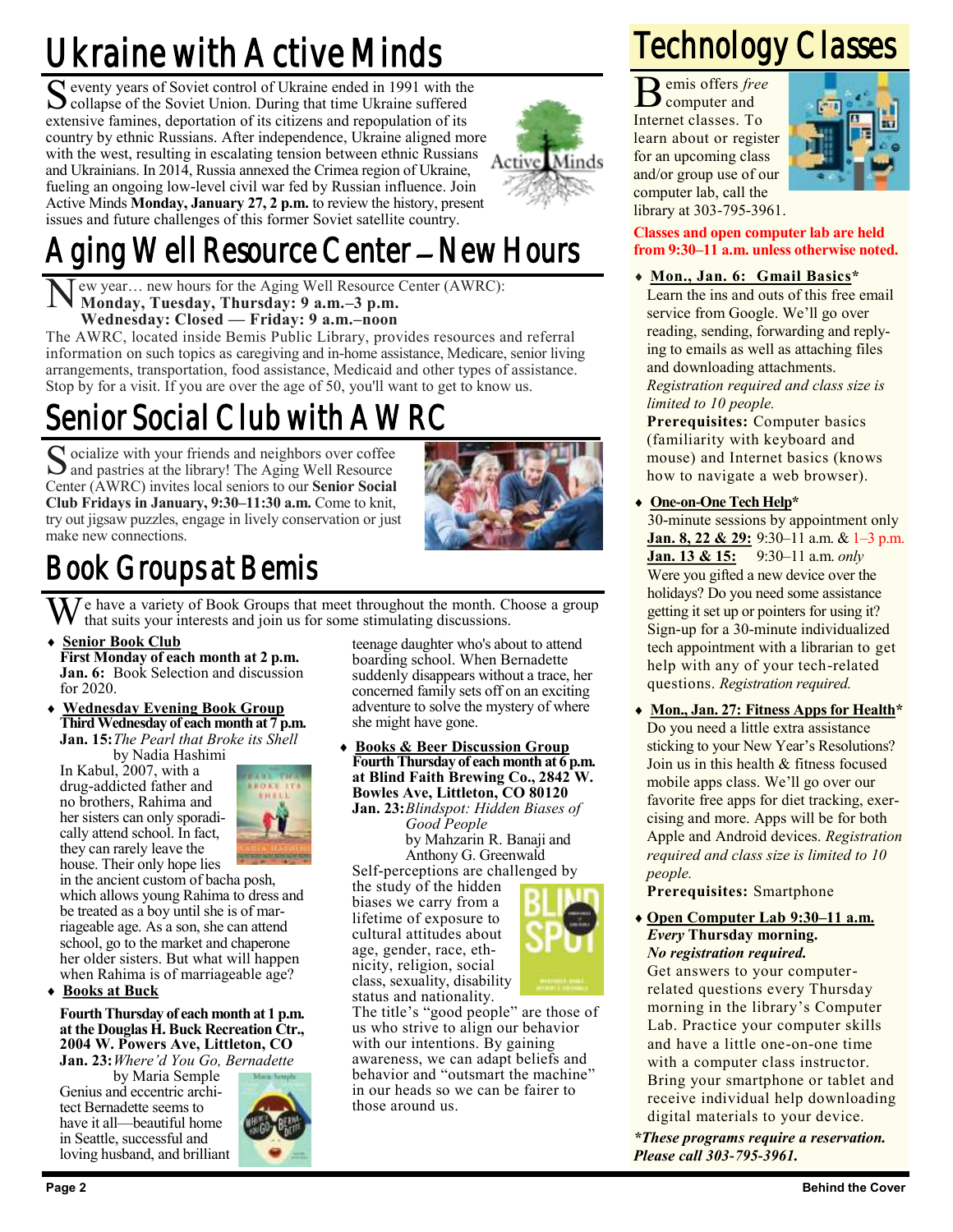

[F](https://bemis.libguides.com/teen-deck) or more information, call the library at 303-795-3961 and ask for the Teen Deck or send an email to [libem@littletongov.org.](mailto:libem@littletongov.org.)

 **Board Games @ Bemis! 2 nd Thursday of every month, 5–8:30 p.m. Jan. 9:** Enjoy food, family, friends and fun with our big collection of board games or bring your own to play. Families, adults and kids of all ages are welcome to drop in to play for a while, or stay for the whole evening. Pizza and snacks will be served. *No registration required. Open to all ages.*

 **Teen Advisory Group (TAG) 4 th Thursday of every month, 5–7 p.m. Jan. 23:**Enjoy snacks and video games. Give us your feedback and suggestions to help make the library a better place. Active TAG members are invited to an exclusive Laser Tag event in the fall. *No registration required.*

### Creative Writing Contest: Writing Workshop

B ring your creativity to this writing<br>workshop on Thursday January 2, workshop on **Thursday January 2, 2–4 p.m.** Learn writing tools, get ideas and prepare to create your own short story, poem, or comic to submit in the Friends of the Library and Museum Creative Writing Contest. For participants in Grades 1–12. Snacks will be served. *No registration required*.

## Winter Reading Ends Jan. 6

Don't miss your<br>prize. Submit your on't miss your chance to win a book reviews for the **Teen Winter Reading Program by January 6, Item Winter Beading Pro** 



**9 p.m.** when the program ends. Stop by the Teen Deck for more details.

## Smash Bros. Tournament

Put your Smash Bros.<br>
skills to the test and skills to the test and see how you do against your friends on **Thursday, January 16, 5–7 p.m.**  Gift cards to Game Stop are on the line in this



elimination style tournament. Pizza will be served. *Registration is required. To register, call 303-795-3961.*

# Children's Programs

## Thunderbirds Show

The "Thunderbirds" are colorful and exotic parrots, and<br>throughout this show on Friday, January 3, 11 a.m.–noon,<br>you will learn about each one of them. Thrill to non-stop action as he "Thunderbirds" are colorful and exotic parrots, and throughout this show on **Friday, January 3, 11 a.m.–noon,**  these beautiful birds perform exciting tricks to music and the cues of renowned animal trainer and performer, John Vincent. For families with children of all ages.



## Ready, Set, BUILD! Lego Club

Y ou bring the creativity and we'll provide the Lego bricks **Saturday,**<br>January 4, 3–4 p.m. For children in Grades K–5. *Registration is* ou bring the creativity and we'll provide the Lego bricks **Saturday,** *required. To register, call the library at 303-795-3961.*





## Makedo Construction

Join us in building imaginative creations from repurposed, everyda cardboard Monday, January 6, 1–2 p.m. We'll provide a variety of boxes and the Makedo tools that are simple to use but allow us to oin us in building imaginative creations from repurposed, everyday cardboard **Monday, January 6, 1–2 p.m.** We'll provide a variety build group projects beyond the simple cardboard creations of the past. For children in Grades K–5 and their caregivers.

## Imagine a Reading Wonderland Winter Reading Program Ends Jan. 6



Be sure to complete and turn in your "Reading Wonderland" reading record by **Monday, January 6, 9 p.m.** Many thanks e sure to complete and turn in your "Reading Wonderland" to our generous sponsors: Andy's Frozen Custard, Chick-fil-A of Aspen Grove and of course, the Friends of the Littleton Library and Museum.

## Drop-in Crafts

S top by anytime Saturday, January 18, 10:30–11:30 a.m. and warm up while you work on a make and take wintry project. top by anytime **Saturday, January 18, 10:30–11:30 a.m.** and For children ages 5 and older. *No reservations needed.*



# ngoing Programs

#### *Ongoing Programs begin the week of January 6.*

 **All Together Now Story Time: All Ages. Monday at 9:30 or 10:30 a.m. and Wednesday at 10:30 a.m.**

Thirty minutes of stories, songs and activities. For kids of all ages, but children under age 3 *must* attend with an adult.

- **Story Box: Ages infant-36 months. Tuesday at 9:30 & 10:30 a.m. and Wednesday, Thursday & Friday at 9:30 a.m.** Thirty minutes of stories and songs for children and a caring adult to introduce the joys of rhythm, rhyme and reading.
- **Preschool Story Time: Ages 3 and older. Thursday & Friday at 10:30 a.m.** Thirty minutes of stories, songs and activities with a *puppet show on January 9 and 10.*
- **Paws to Read: For Kids in Grades K–5. Saturday, January 11, 10 a.m.–noon\*** Kids are able to practice reading to a furry friend. *Call 303-795-3961 to register for a 20-minute spot. Presented by Denver Pet Partners* and *The Delta Society.*